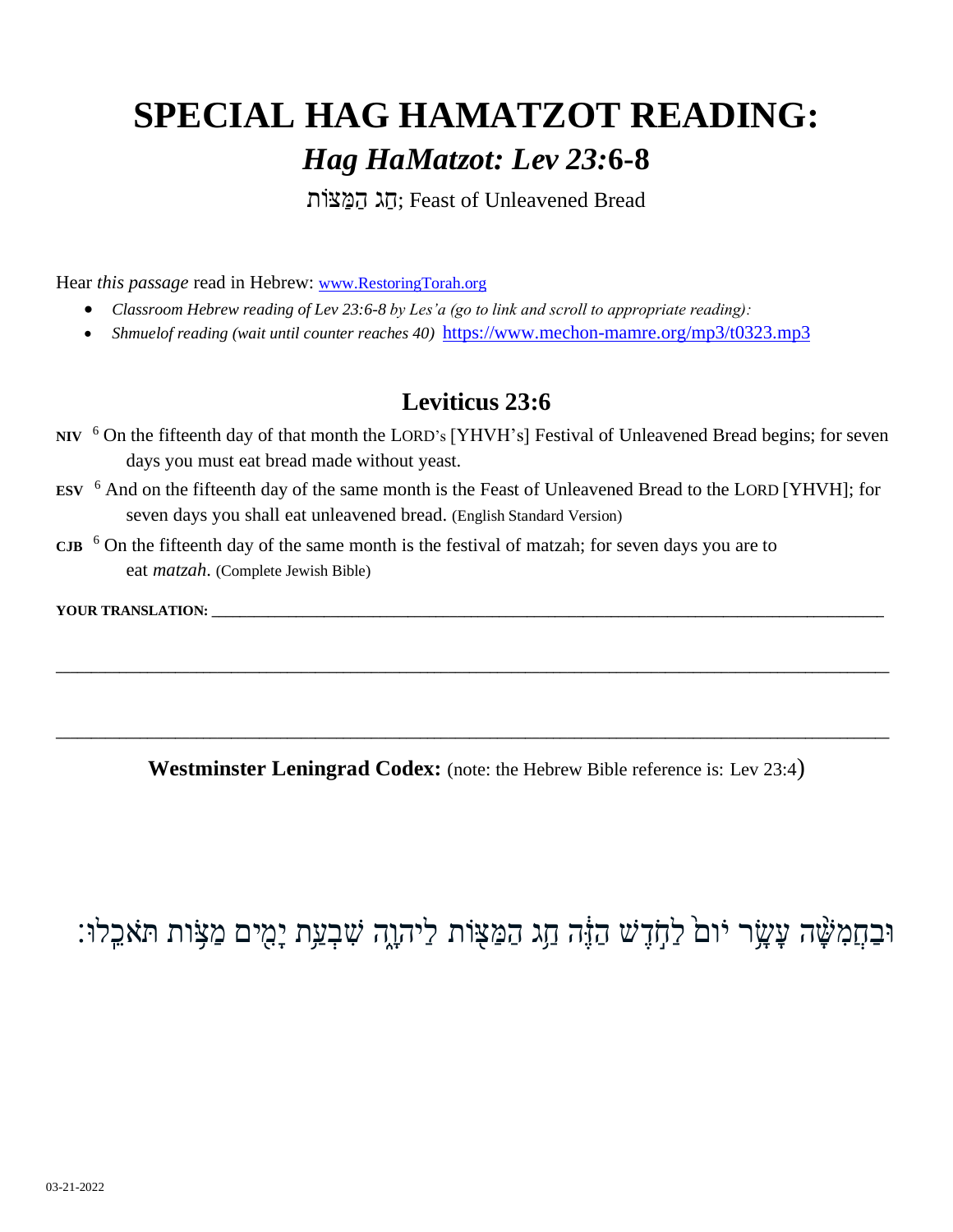#### **Leviticus 23:7**

- **NIV** <sup>7</sup> On the first day hold a sacred assembly and do no regular work.
- **ESV**  <sup>7</sup> On the first day you shall have a holy convocation; you shall not do any ordinary work. (English Standard Version)
- **CJB**  <sup>7</sup> On the first day you are to have a holy convocation; don't do any kind of ordinary work. (Complete Jewish Bible)

**\_\_\_\_\_\_\_\_\_\_\_\_\_\_\_\_\_\_\_\_\_\_\_\_\_\_\_\_\_\_\_\_\_\_\_\_\_\_\_\_\_\_\_\_\_\_\_\_\_\_\_\_\_\_\_\_\_\_\_\_\_\_\_\_\_\_\_\_\_\_\_\_\_\_\_\_\_\_\_\_\_\_\_\_\_\_\_\_\_\_\_\_\_\_\_\_\_\_\_\_\_\_\_\_\_\_\_\_\_\_\_\_\_\_\_\_\_\_\_**

**\_\_\_\_\_\_\_\_\_\_\_\_\_\_\_\_\_\_\_\_\_\_\_\_\_\_\_\_\_\_\_\_\_\_\_\_\_\_\_\_\_\_\_\_\_\_\_\_\_\_\_\_\_\_\_\_\_\_\_\_\_\_\_\_\_\_\_\_\_\_\_\_\_\_\_\_\_\_\_\_\_\_\_\_\_\_\_\_\_\_\_\_\_\_\_\_\_\_\_\_\_\_\_\_\_\_\_\_\_\_\_\_\_\_\_\_\_\_\_**

**YOUR TRANSLATION: \_\_\_\_\_\_\_\_\_\_\_\_\_\_\_\_\_\_\_\_\_\_\_\_\_\_\_\_\_\_\_\_\_\_\_\_\_\_\_\_\_\_\_\_\_\_\_\_\_\_\_\_\_\_\_\_\_\_\_\_\_\_\_\_\_\_\_\_\_\_\_\_\_\_\_\_\_\_\_\_\_\_\_\_\_\_\_\_\_\_\_\_\_\_\_\_**

Westminster Leningrad Codex: (note: the Hebrew Bible reference is: Lev 23)

## ּבַּיּׁוםۢ הֲרִאשׁׂון מִקְרָא־קֻׂדֶשׁ יִהְיֶה לָבֶם כָּל־מְלֶאכֶת עֲבֹדֶה לָא תַעֲשְׂוּ׃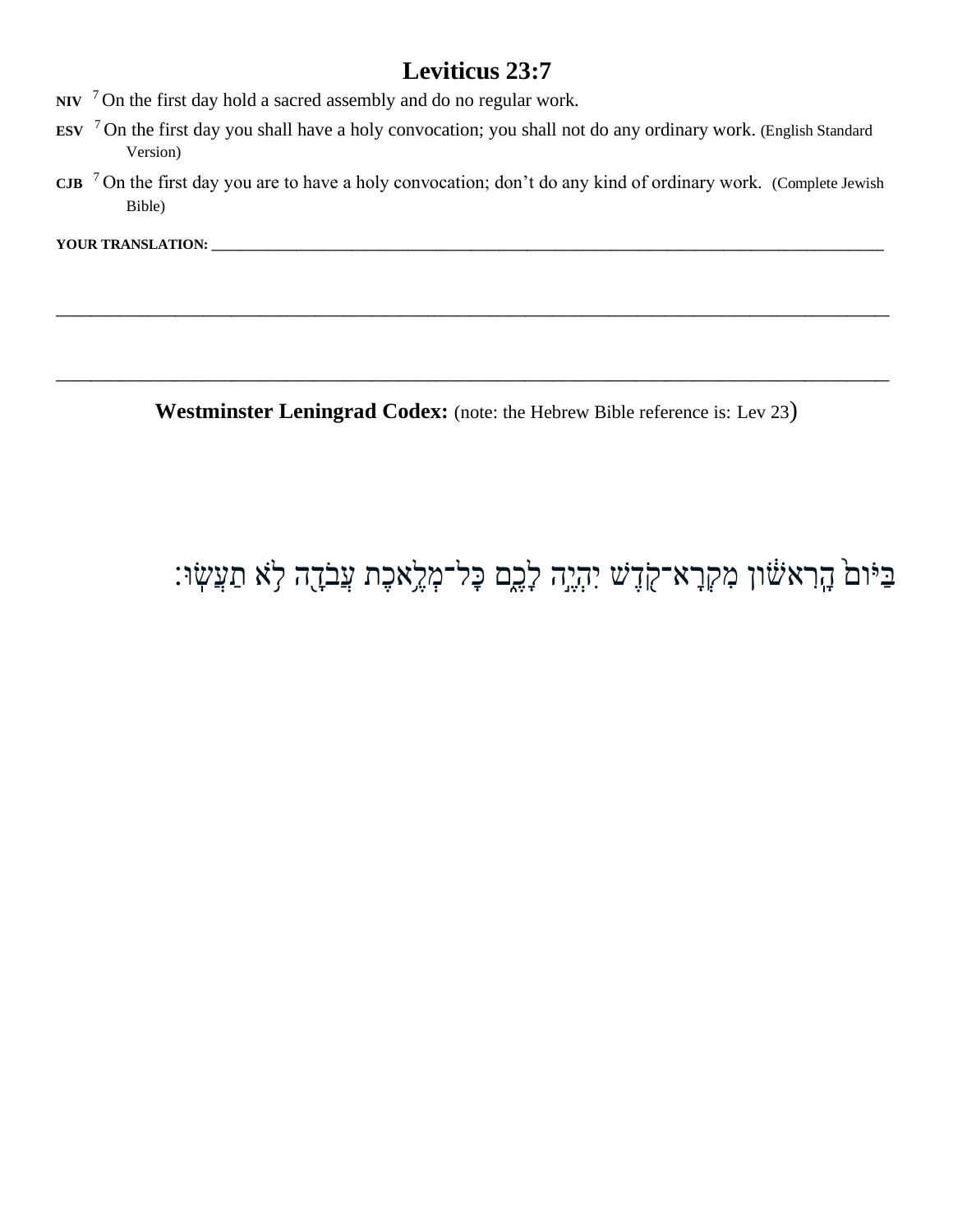#### **Leviticus 23:8**

- NIV <sup>8</sup> For seven days present a food offering to the LORD [YHVH]. And on the seventh day hold a sacred assembly and do no regular work."
- ESV <sup>8</sup> But you shall present a food offering to the LORD [YHVH] for seven days. On the seventh day is a holy convocation; you shall not do any ordinary work." (English Standard Version)
- CJB  $\,$ <sup>8</sup> Bring an offering made by fire to *Adonai* for seven days. On the seventh day is a holy convocation; do not do any kind of ordinary work." (Complete Jewish Bible)

YOUR TRANSLATION:

Westminster Leningrad Codex: (note: the Hebrew Bible reference is: Lev 23)

וְהִקְרַבְהֶם אִשֶׁה לַיהוָה שִׁבְעַת יָמֶים בַּיָּום הַשְּׁבִיעִי מִקְרָא־קֹֹדֶשׁ כָּל־מְלֶאכֶת

עֲבֹדֶה לְא תַעֲשָׂוּ: פ